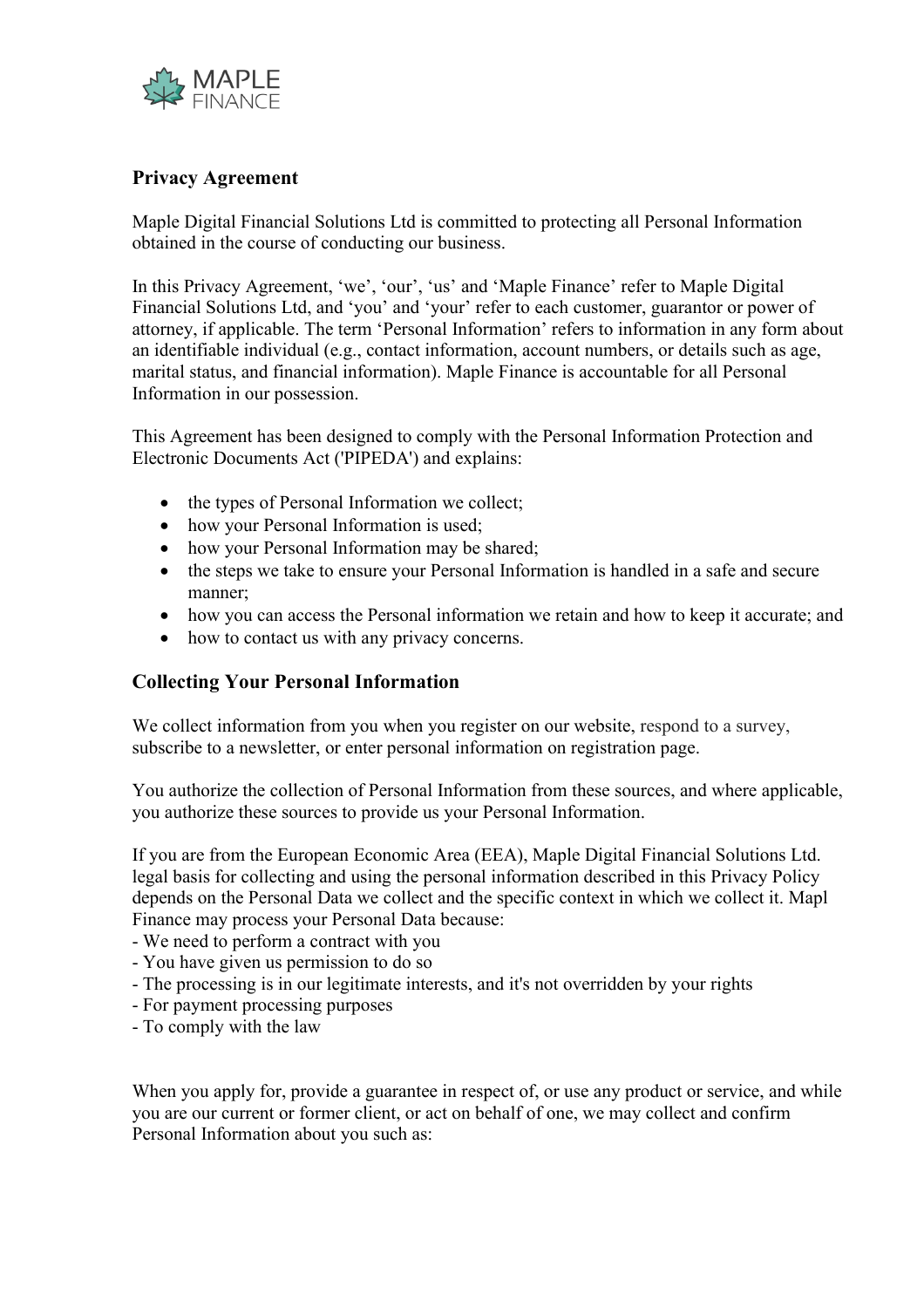

- information establishing your identity (such as your name, address, email address, mobile telephone number, occupation, date of birth and other identification documents required by law);
- information to authenticate your identity such as knowledge-based information (i.e. username, password and account information), biometric information (i.e. signature, fingerprint and voiceprint), device information (i.e. device model, browser type and activity, IP address, security cookie and approximate physical location of device);
- information about your financial status including your employment history, annual income, assets, liabilities and credit history;
- information reflecting your business dealings with us;
- information about your balances and transactions, including bank/investment/mortgage account activity and payment history;
- information about beneficial owners, intermediaries and other parties, which is required by law;
- other information with your consent, or as permitted or required by law;

## **Using Your Personal Information**

We may use this Personal Information for the purposes communicated to you at the time of collection or in your agreement(s) with us, including to:

- verify your identity and to authenticate you when you contact us or we contact you;
- evaluate and process your application, account, transaction and reports;
- set up your accounts and provide ongoing service;
- provide you with products and services you have requested;
- communicate with you, including to respond to your inquiries;
- understand your product and service requirements;
- market a product or service, either directly or through a service provider, partner or third party;
- determine your eligibility for some of our products and services and offer them to you;
- help manage and assess our risks, operations and relationship with you;
- prevent, detect or investigate fraud or criminal activity;
- comply with legal, regulatory, governmental and contractual requirements.

We may also use your Personal Information for other purposes with your consent or as permitted or required by law.

If for any reason your information is required to fulfill a different purpose then that of your original intent, we will ask for your consent before we proceed.

### **Sharing Your Personal Information**

We may share your Personal Information:

- with Maple Finance partnering companies
- with our employees, agents, service providers and any other entities that perform services on our behalf (collectively, 'service providers'). You acknowledge that some of our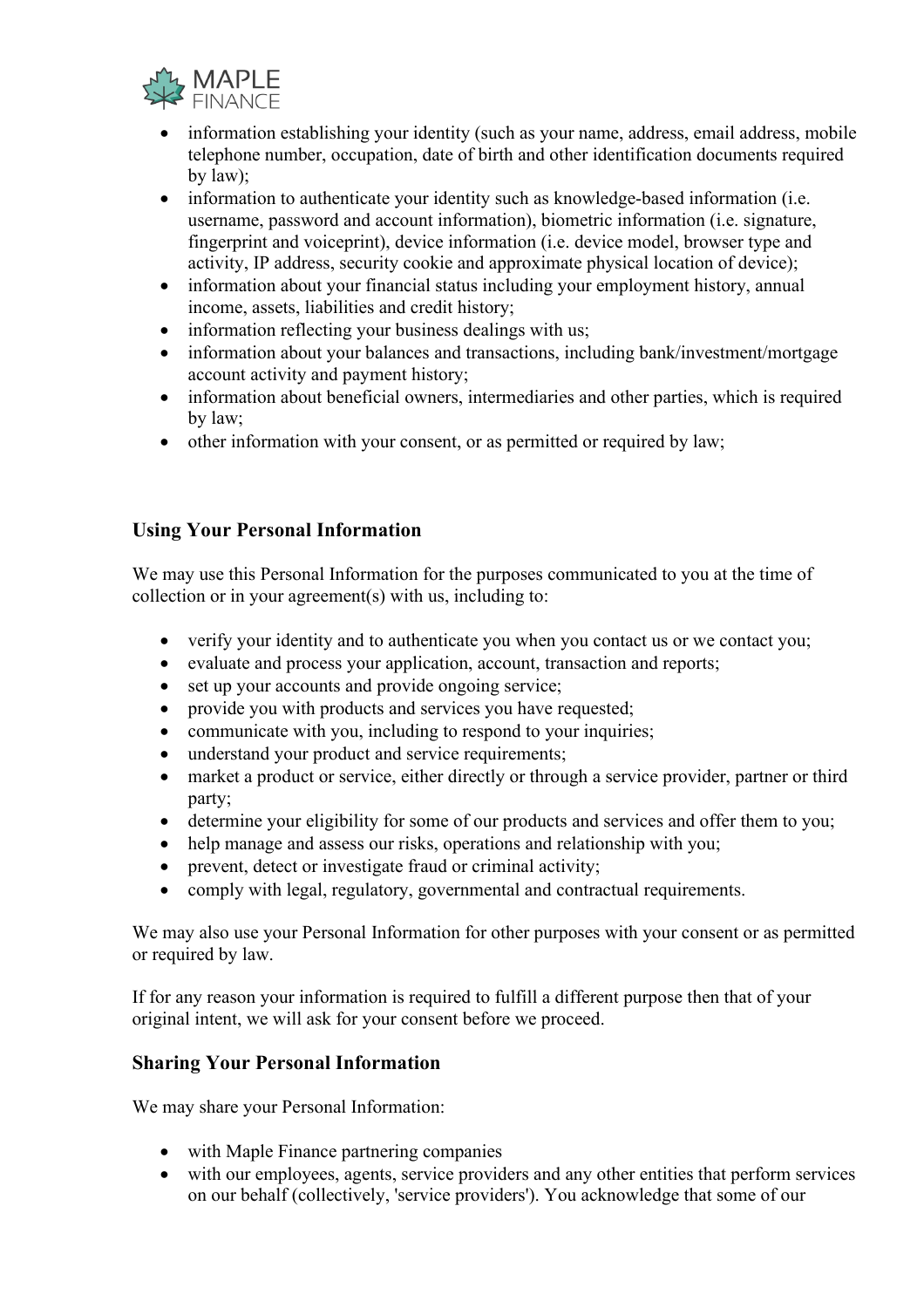

service providers may be located outside of Canada and as such your Personal Information may be accessible to governmental, national security and regulatory authorities in accordance with the laws of these jurisdictions;

- with other organizations or agents with whom you have arrangements and to whom you have provided consent directly;
- with other financial institutions to process payments or to verify information such as your identity and income;
- with payment card networks in order to operate or administer the payment card system that supports the products, services or accounts you may have with us;
- to meet requests for information from regulators;
- to satisfy legal, audit, insurance, self-regulatory and regulatory requirements applicable to us;
- in any negotiations for the sale or assignment or proposed sale or assignment of all or part of our business or assets (including the sale of mortgages) and to our successors and assigns who may use the information for similar purposes as those described in this Agreement;
- to other parties connected with your account, as applicable (e.g. guarantors, powers of attorney and other people named on the application);
- to a joint account holder, including limited information about the account prior to it becoming a joint account;
- where permitted or required by law.

We do not sell the names or other Personal Information of our customers. We do not disclose the names or other Personal Information of our customers to other companies outside of Maple Finance without consent, unless required or permitted by law.

We may use affiliates or other companies to provide services on our behalf such as data processing, account administration, analytics and marketing. Such companies will be given only the Personal Information needed to perform those services and we do not authorize them to use or disclose Personal Information for their own marketing or other purposes. We have or will have contracts in place holding these companies to the same standards of confidentiality by which we are governed.

# **Protecting Your Personal Information**

We have implemented organizational, technological and physical safeguards to protect the security of your Personal Information under our control in a manner that is appropriate to the sensitivity of the Personal Information. These safeguards are intended to protect the security of Personal Information, regardless of the format in which it is held, against loss or theft, and against unauthorized access, disclosure, copying, use or modification. Authorized employees, agents and mandataries will have access to your Personal Information in order to perform their job functions. The importance of protecting the confidentiality of your information is specified in our employment agreements and regularly confirmed in writing.

We audit our procedures and security measures regularly to help ensure that they are being properly administered and that they remain effective and appropriate to the sensitivity of the information.

# **Accessing and Updating Your Personal Information**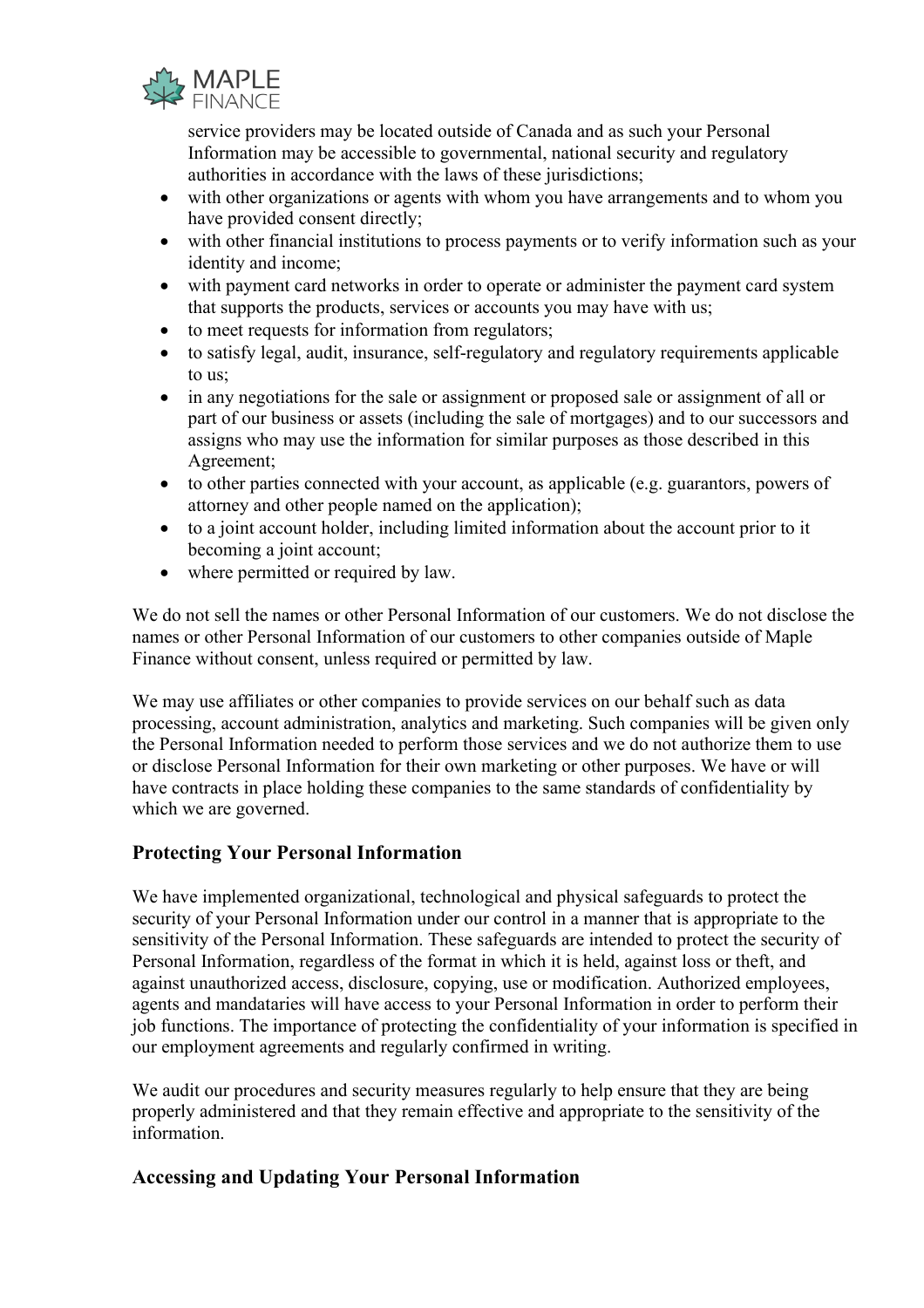

You are responsible for advising Maple Finance of any inaccuracies or changes to your Personal Information (such as a change of address, telephone numbers, current address, marital status, etc.). If any of your Personal Information changes or you discover inaccuracies in our data, you are required to advise us so we can update our records. Please be prepared to verify your identity when updating or changing your Personal Information.

#### **Use of Cookies on Our Website**

Cookies are text files that are placed on websites on the internet. Each cookie includes the name of the website and a unique ID. We use cookies on our website. They do not delete data from your computer, or damage files or programs.

We make use of cookies in order for the internet sire to function properly. Cookies are a small bit of record-keeping information that that we store in your computer/other equipment in order to associate and identify activity with you. Cookies collect this information and share it with us, the website owner.

Any use of the internet site means that you are acquainted, and you agree with this storage of cookies policy and unconditionally accept all terms.

In the privacy and security settings of your browser you can choose to delete or disable all cookies from your computer. Keep in mind that certain features of the website may no longer work properly when disabling cookies.

To find out more about our Cookies Policy and processes used to collect and use cookies, please email us at compliance@maplefinance.ca

# **Contacting Us**

To request access to, or correction of, your Personal Information, to ask questions about our privacy policies or to refuse or withdraw your consent to our use of your Personal Information for purposes outlined in this Agreement, you may send in a written request or contact us at:

Address: 4170 Still Creek Drive, Suite 200 Burnaby, BC, Canada V5C6C6

Contact number: +1 (647) 499 0788

Email: info@maplefinance.ca

If you have any complaints or concerns about this privacy agreement or our privacy practices, please email us at compliance@maplefinance.ca. If you choose to send us an email, do not include sensitive information.

### **Changing this Agreement**

We may amend this Agreement from time to time to take into consideration changes in legislation or other issues that may arise. If we make changes, we will post the revised Agreement on our website. If we intend to use or disclose your Personal Information for purposes materially different from what is described in this Agreement, we will take reasonable steps to notify you. We encourage you to review the Privacy Agreement whenever you interact